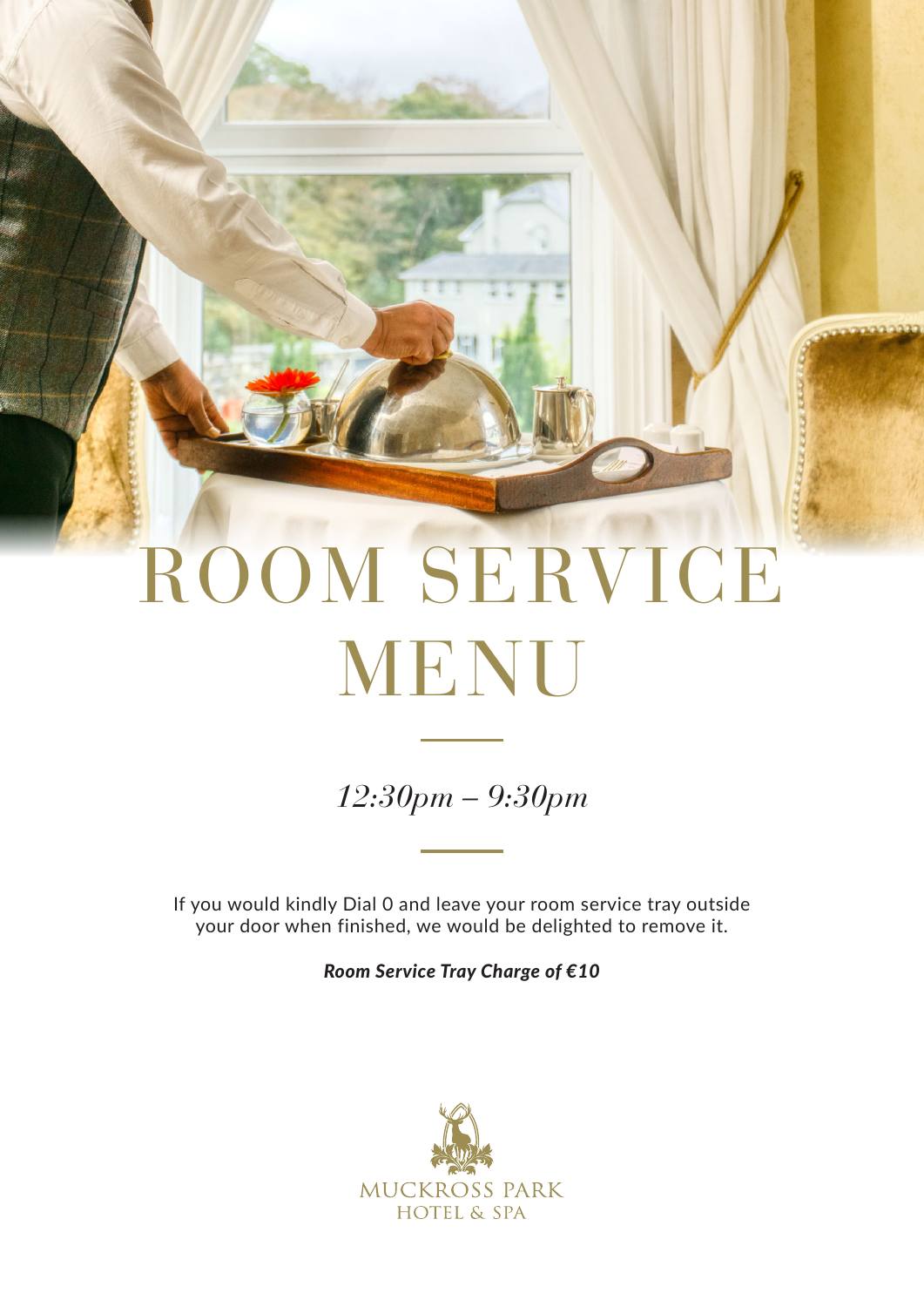

# **SMALL PLATES**

# DAILY SOUP €8

*Served with Home Made Guinness Brown Bread Contains Allergens:1 (Wheat), 7, 12* 

# WILD ATLANTIC SFAFOOD CHOWDFR €12

*Cod, Salmon, Prawns, Mussels Served with Home Made Guinness Brown Bread Contains Allergens: 1 (Barley, Wheat), 2, 4, 6, 7, 9, 10, 12, 14*

# MIXED BABY LEAVE SALAD €12

*With Beetroot, Carrot, Radish, Goat Cheese, High Bank's Organic Apple Cider Vinaigrette Contains Allergens: 7, 12*

# CAESAR SALAD €12

*Baby Gem Lettuce, Roasted Garlic and Anchovy Dressing, Sourdough Croutons, Parmesan Cheese Contains Allergens: 1 (Wheat), 3, 4, 7, 12*

# TEMPURA TENDER STEM BROCCOLI (V) €12

*With Fried Tofu and Sesame Soy Sauce Contains Allergens: 1 (Wheat), 6, 11, 12*

# FRIED SEABASS FILLET €14

*Mussel Potato Salad, Gribiche, Brown Butter Caper Sauce Contains Allergens: 1 (Wheat), 3, 4, 7, 10, 14*

Vegan – (V), Vegetarian – (VG)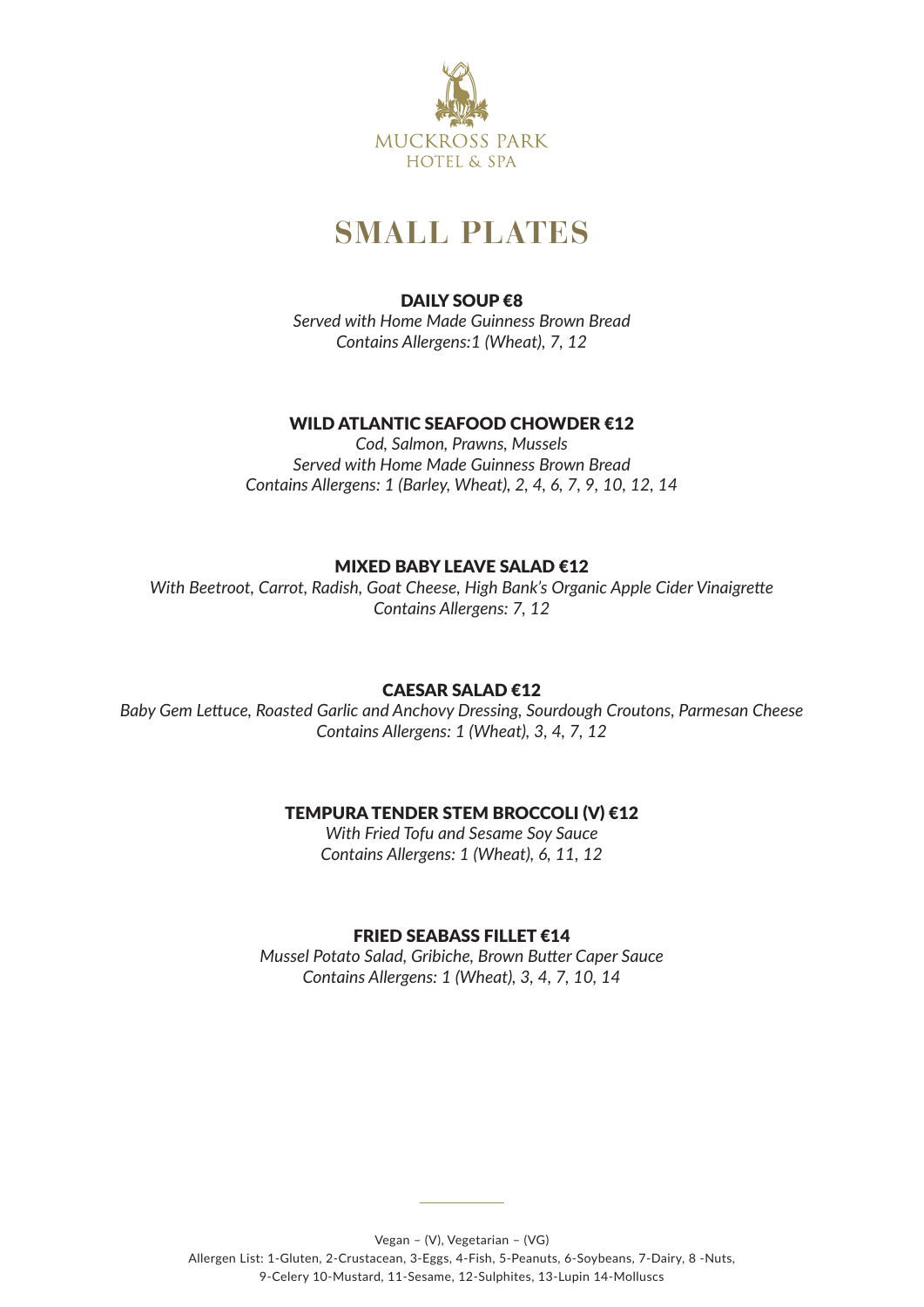

# **SANDWICHES €14**

# *(Served from 12:30- 5:30)*

*Served with a Side Salad and Skin on Chips*

# TOMATO AND RICOTTA FOCACCIA

*With Watercress, Basil Pesto Contains Allergens: 1 (Wheat), 7, 8 (Pine Nuts), 10,* 

# CROQUE MONSIEUR

*Rosemary Baked Ham, Mozzarella Cheese, Béchamel Sauce, Country White Bread Contains Allergens: 1 (Wheat), 7, 10, 12* 

# BUTTERMILK POACHED CHICKEN FOCACCIA

*Sundried Tomato, Baby Gem, Avocado Smoked Paprika Aioli Contains Allergens: 1(Wheat), 3, 6, 7, 10, 12*

Allergen List: 1-Gluten, 2-Crustacean, 3-Eggs, 4-Fish, 5-Peanuts, 6-Soybeans, 7-Dairy, 8 -Nuts, 9-Celery 10-Mustard, 11-Sesame, 12-Sulphites, 13-Lupin 14-Molluscs

Vegan – (V), Vegetarian – (VG)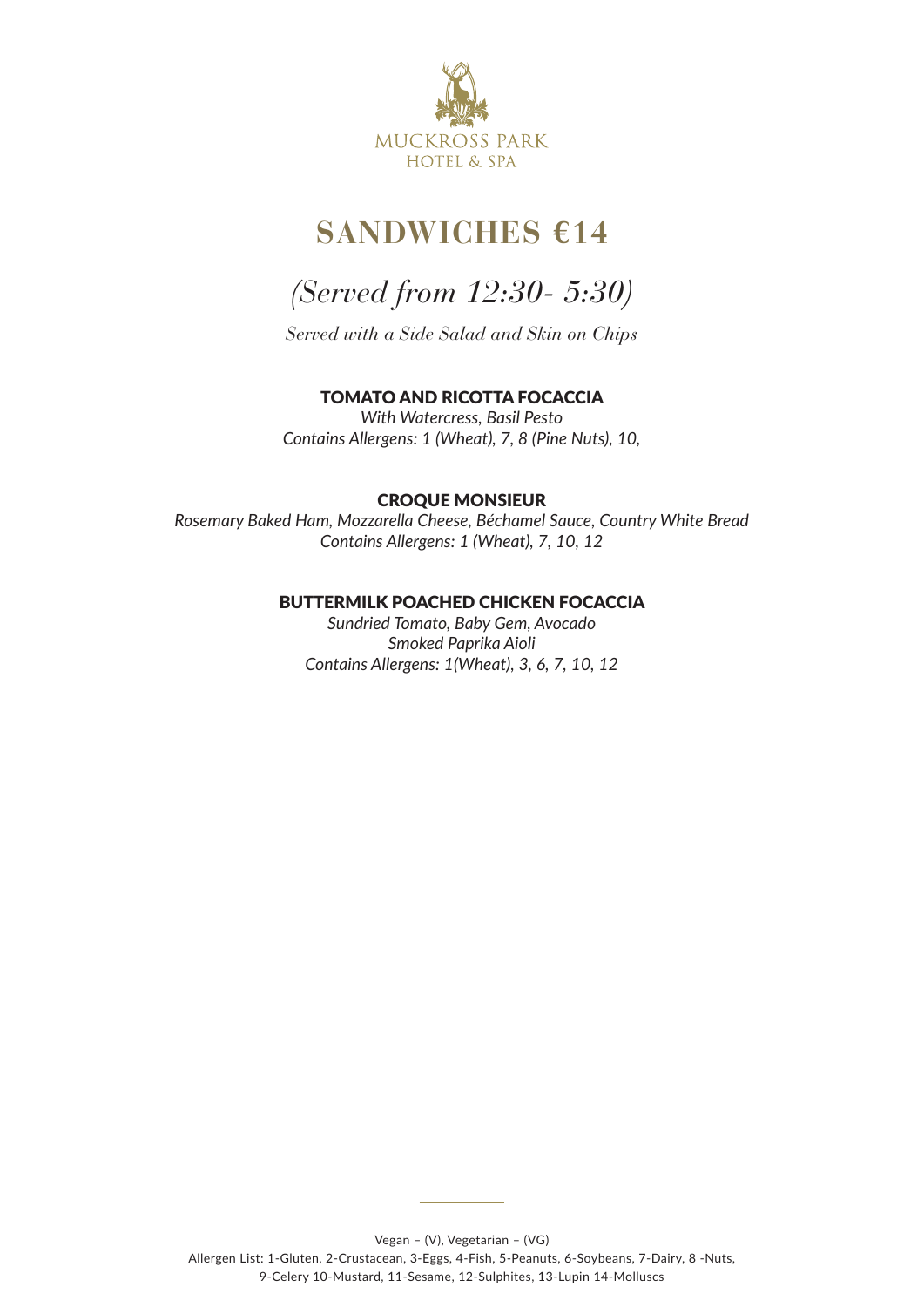

# **LARGE PLATES**

#### GREEN PEA AND ASPARAGUS RISOTTO (V) €18.00

*Tender Pea Shoots, Vegan Feta, Herb Oil Contains Allergens: 6,12*

#### 8OZ IRISH BEEF BURGER €18.00

*White Cheddar Cheese, Streaky Bacon, Baby Gem, Tomato, Red Onion, Smoked Paprika Aioli, Brioche Bun with Skin on Chips Contains Allergens: 1 (Wheat), 3, 6, 7, 10, 12*

# QUINOA AND CHICKPEA BURGER (V) €18

*Vegan Cheddar, Baby Gem, Tomato, Red Onion, Guacamole, Beetroot Bun with Skin on Chips Contains Allergens: 1 (Wheat), 6, 12*

#### FISH AND CHIPS €20

*Killarney Lager Battered Hake, Creamed Green Peas, Tartar Sauce and Skin on Chips Contains Allergens: 1 (Wheat), 3, 4, 10, 12*

# SPINACH & RICOTTA TORTELLINI €22

*Baby Spinach, White Wine Cream Sauce Parmesan Cheese Contains Allergens: 1(Wheat) 3, 7, 12*

#### ROASTED CIDER BRINED CHICKEN SUPREME €24

*With Black Trumpet Mushrooms, Baby Carrots, Leeks, Anna Potato, Chicken and Cider Jus Reduction Contains Allergens: 7, 10, 12*

# ROSSCARBERY 10OZ IRISH BEEF RIBEYE €32.00

*Mashed Potato, Baby Carrot, Dingle Whiskey Peppercorn Cream Sauce Contains Allergens: 1(Wheat), 3, 7, 9, 10, 12*

Vegan – (V), Vegetarian – (VG)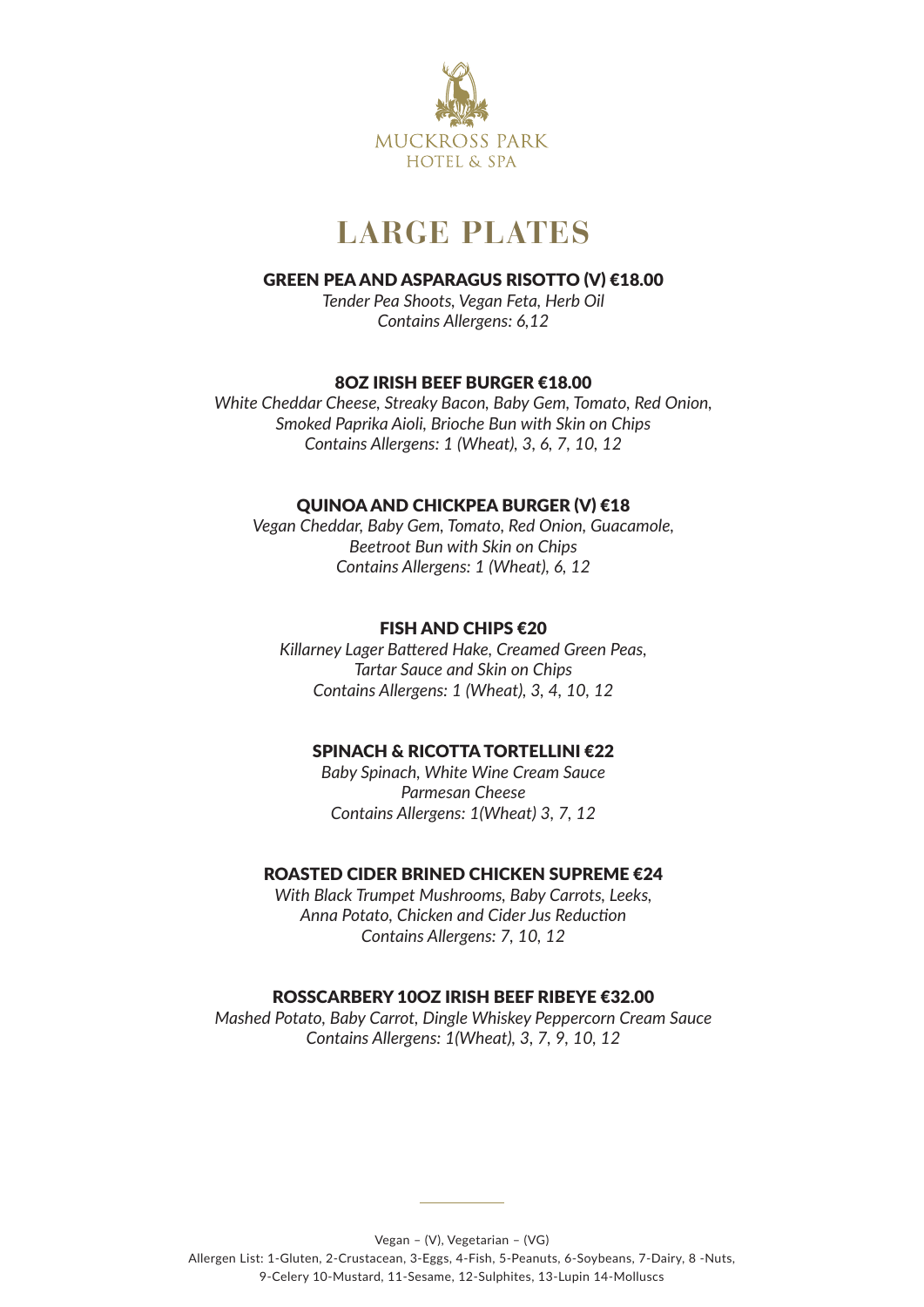

# **SIDE PLATES €5**

# SKIN ON CHIPS

*With Smoked Maldon Sea Salt Contains Allergens: None*

# MINTED BUTTERED CABBAGE

*Contains Allergens: 7, 10, 12*

#### CREAMED MASHED POTATO

*With Crispy Fried Shallots Contains Allergens: 7*

# MIXED BABY LEAVES SALAD (V)

*With High Bank's Organic Apple Cider Vinaigrette Contains Allergens: 12*

# **SWEETS €9**

# VANILLA CRÈME BRULÉE

*With Sugar Biscuit Contains Allergens: 1 (Wheat), 3, 7*

## POACHED PEAR AND PASTRY CREAM TART

*With Slivered Almonds and Vanilla Ice Cream Contains Allergens: 1 (Wheat), 3, 7, 8 (Almonds), 12*

# APPLE GINGER & GOLDEN SYRUP STEAMED PUDDING

*With Crème Anglaise and Whiskey Ice Cream Contains Allergens: 1 (Wheat, Barley), 7, 12*

#### DARK CHOCOLATE MOUSSE

*With Pistachio Dacquoise and Salted Caramel Ice Cream Contains Allergens: 3, 7, 8 (Almonds, Pistachios), 12*

#### ICE CREAM AND SORBET

*a Daily Selection Contains Allergens: 3, 7*

#### IRISH CHEESE BOARD €14

*3 Irish Cheeses 40 Grams Each With House Made Chutney, Crackers and Grapes Contains Allergens: 1 (Wheat), 7, 8 (May Contain Hazelnuts), 10, 12* 

Vegan – (V), Vegetarian – (VG)